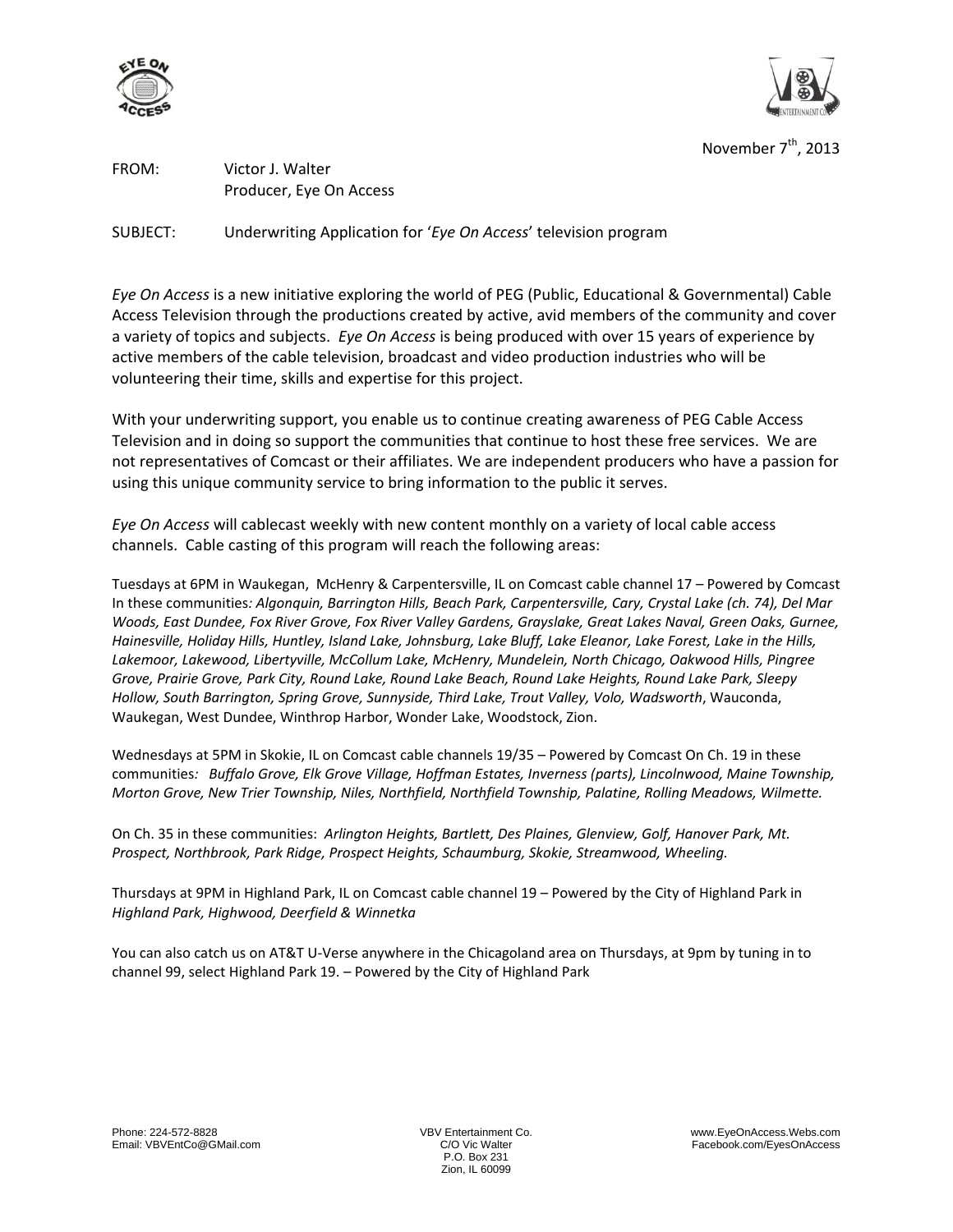



All of the program underwriting guidelines for PEG Cable Access Television as regulated by the local cable companies and the Federal Communications Commission (FCC) and will be followed by stating; "This program has been made possible in part by support from the (*underwriter's full name and location*)." as each of the underwriters full name written on the screen for ten (10) seconds.

Eye On Access has the potential to reach hundreds of thousands of Comcast Cable and AT&T U-Verse customers in the Chicagoland area and has endless potential through our various online outlets.



*\*All contributions are made on a year-to-year basis, at the end of your underwriting period a letter of renewal will be drafted and sent. If you continue to support our cause please renew your contribution. If you elect to discontinue the program underwriting program, please indicate so on your renewal letter.* 

To show our appreciation to our highest contributors, we'll provide a Thirty (30) second Public Service Announcement (PSA) or commercial for your organization, business, product or services. In providing these services, we waive production costs and in addition to providing you a high quality version for your use but also post the video on our website and social media outlets to further show our viewers of your support.

Checks should be made payable to "Victor Walter" Please note in the memo section that it's for *Eye On Access* and mailed to Victor J. Walter, C/o VBV Entertainment Company., P.O. Box 231, Zion, IL 60099.

For further information, visit our website. If there are any other questions, please call us at 224-572- 8828. Again, thank you for your participation in our mission which ultimately is in support of a valuable community outlet, free for public use.

Sincerely,

Victor J. Walter Producer, Eye On Access

P.O. Box 231 Zion, IL 60099